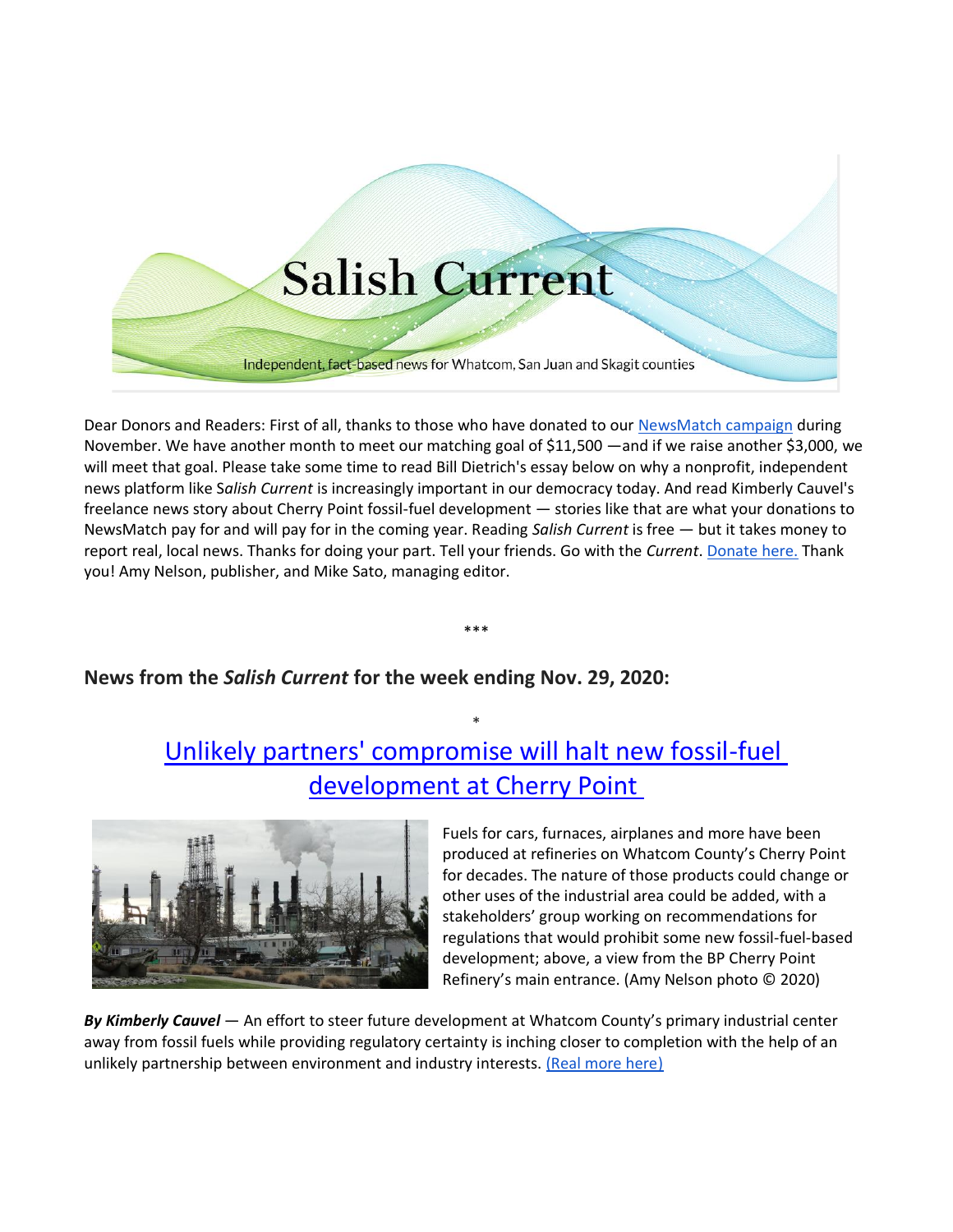# \* **[Community Voices / Erosion in local news threatens democracy](https://salish-current.org/2020/11/27/community-voices-erosion-in-local-news-threatens-democracy/)**



Journalism seeks to bring important, fact-based information to the communities it serves; in that quest, *The Seattle Times* staff have won 11 Pulitzer Prizes. Above, publisher Frank Blethen is doused with champagne after a Pulitzer win in April 1990 for coverage reported by Mary Ann Gwinn, twotime Pulitzer winner Eric Nalder, Ross Anderson and Bill Dietrich of the 1989 Exxon Valdez oil spill in Prince William Sound. (Courtesy *The Seattle Times*)

*By Bill Dietrich* — My old newspaper boss isn't shy about warning that local dailies here in Northwest Washington are turning into ghosts — ghost newspapers, existing in name but no longer having the staff or the commitment to cover local and regional news. That's not the fault of Whatcom and Skagit's hard-working, underpaid journalists. It's a national crisis that's been accelerating at warp speed since 1990, when newspaper revenue began to crater because the internet eliminated want ads and much of print retail advertising. (Read [more here.\)](https://salish-current.org/2020/11/27/community-voices-erosion-in-local-news-threatens-democracy/)

Salish Current *affirms its commitment to work for truth, justice, equality and healing for all people. #SayTheirNames #BlackLivesMatter #NoJusticeNoPeace*

\*\*\*

\* \* \*

### **News from around the region:**

#### **Election**

• Skagit County election results on Nov. 24 certified that the race for Skagit County Superior Court Position 3 was won by Elizabeth Yost Neidzwski with 31,641 votes (50.1%) over Tom Seguine with 31,253 votes (49.49%).

#### **Health & Safety**

- A so-called "Turkey Rebellion" protest rally Nov. 21 against COVID-19 restrictions drew about 150 attendees who heard anti-Inslee speeches from Jim McKinney, pastor Gary Small, Joe Murphy, Rep. Mike Sutherland, Sen. Doug Ericksen and Kris Halterman. [\(Lynden Tribune/paywall\)](https://www.lyndentribune.com/news/turkey-rebellion-targets-inslee/article_8d23476e-2e88-11eb-b54b-3bce13ac9eb1.html)
- The U.S./Canada border will stay closed to non-essential land travel until Dec. 21. [\(Northern Light\)](https://www.thenorthernlight.com/stories/uscanada-border-closure-extended-until-december-21,12019?)

#### **Government**

• The Ferndale City Council will meet online at 5 p.m. on Nov. 30 to discuss the city's 2021 draft budget. [\(My Ferndale News\)](https://myferndalenews.com/special-ferndale-city-council-meeting-scheduled-for-councilmembers-to-discuss-the-draft-2021-budget_110118/)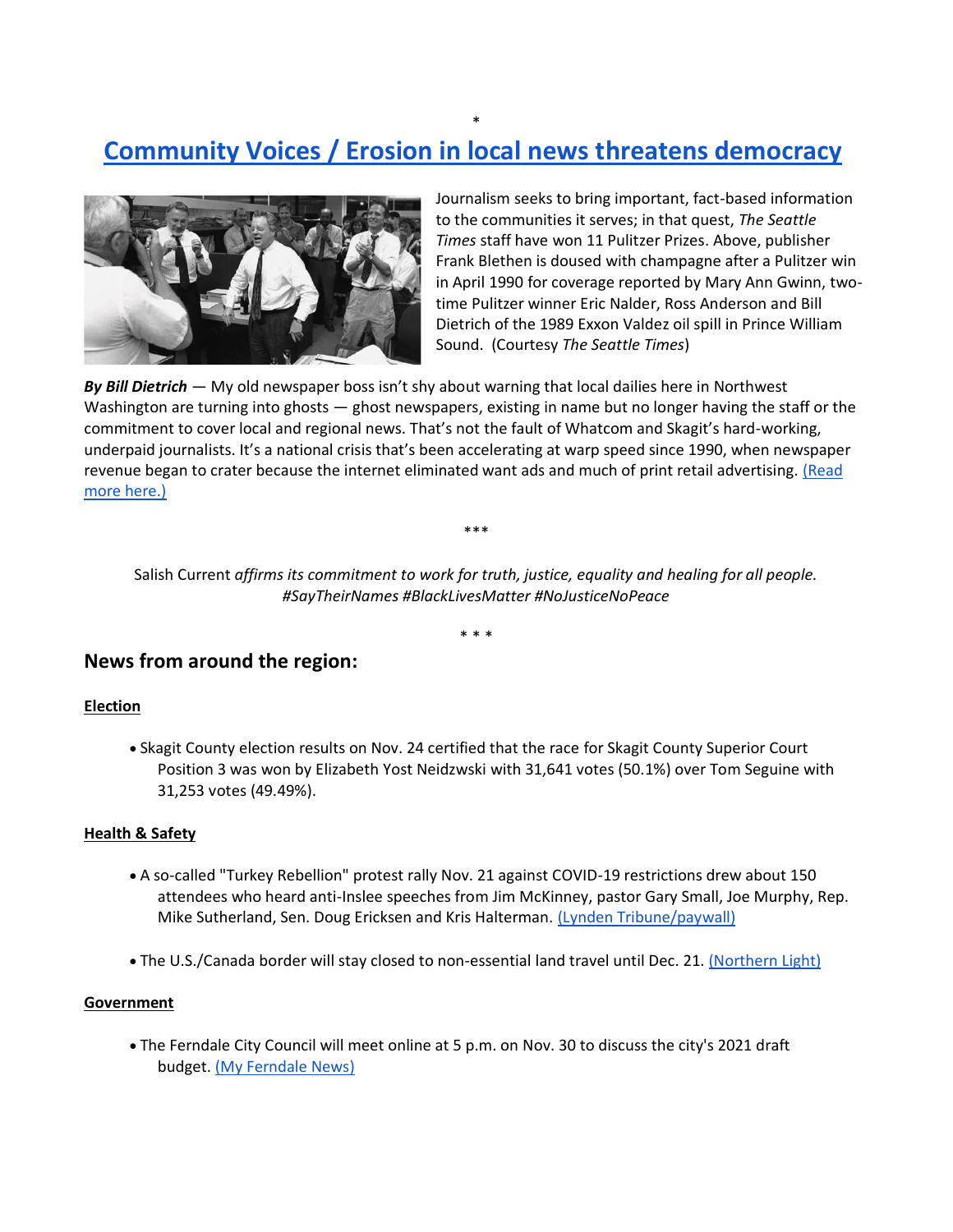- City of Bellingham
	- oAt the Nov. 23 [City Council meeting](https://meetings.cob.org/Meetings/ViewMeeting?id=2293&doctype=3) the following selected actions were taken:

-Approval (7-0) to add 10 additional measures to the 2018 adopted Climate Action Plan. -Approval (7-0) of the 2021 joint legislative agenda of the City of Bellingham, the Port of Bellingham and Whatcom County.

-Council Member Hammill announced that at the next City Council meeting, he will seek to present a resolution for consideration that declares racism a public health crisis.

- The next Council meeting is scheduled for Dec. 7.
- Whatcom County
- At the Nov. 24 [County Council meeting](https://whatcom.legistar.com/View.ashx?M=E2&ID=735082&GUID=587D755D-8C70-4EF7-9524-75B6CF0FDBAA) the following selected actions were taken: -Approval (5-2, Byrd and Ellenbaas nay) of a substitute ordinance adopting of the final budget of Whatcom County for the biennium 2021-2022

-Approval (4-3, Byrd, Ellenbaas and Kershner nay) adopting an ordinance imposing an interim moratorium on the acceptance and processing of applications and permits for new or expanded facilities in the Cherry Point urban growth area, the primary purpose of which would be the shipment of unrefined fossil fuels not to be processed at Cherry Point (Also see: [Unlikely partners' compromise](https://salish-current.org/2020/11/29/unlikely-partners-close-to-move-away-from-fossil-fuel-industries-at-cherry-point/)  [will halt new fossil-fuel development at Cherry Point\)](https://salish-current.org/2020/11/29/unlikely-partners-close-to-move-away-from-fossil-fuel-industries-at-cherry-point/)

- The next meeting of the Whatcom County Council is scheduled for Dec. 8.
- Port of Bellingham
	- $\circ$  The next meeting of the Port of Bellingham Commissioners is scheduled for Dec. 8.

#### **Commentary**

• Lummi Nation chair Lawrence Solomon writes: "Though I welcome this opportunity to reply to the recent op-ed opposing the adjudication of water rights in the Nooksack, it is with great frustration and disappointment that I do so. We need rapid, meaningful action in the Nooksack River basin to protect and restore the natural resources upon which the Lummi People and all members of our community rely. We need to ensure there is enough cold, clean water in streams for salmon to survive and thrive. We need to keep illness-causing bacteria out of our waterways, so shellfish are safe to eat. We are failing on both fronts. There is a solution in sight: adjudication .... [\(Bellingham Herald\)](https://www.bellinghamherald.com/opinion/op-ed/article247292854.html)

#### **Nature**

- The Washington State Parks Commission is weighing concerns about Navy military exercises on state public lands. [\(Skagit Valley Herald/paywall\)](https://www.goskagit.com/news/local_news/navy-training-proposal-met-with-concern/article_4d0ad8a1-b415-5683-a13f-990dcd2ab49b.html)
- The Sandy Point Improvement Co. reported that water samples along with dead waterfowl and fish specimens taken from Agate Lake shortly after large numbers of dead fish were discovered floating along the lake shore revealed the presence of copper sulphate. [\(My Ferndale News\)](https://myferndalenews.com/copper-sulphate-may-be-to-blame-for-september-ferndale-lake-fish-kill_109977/)